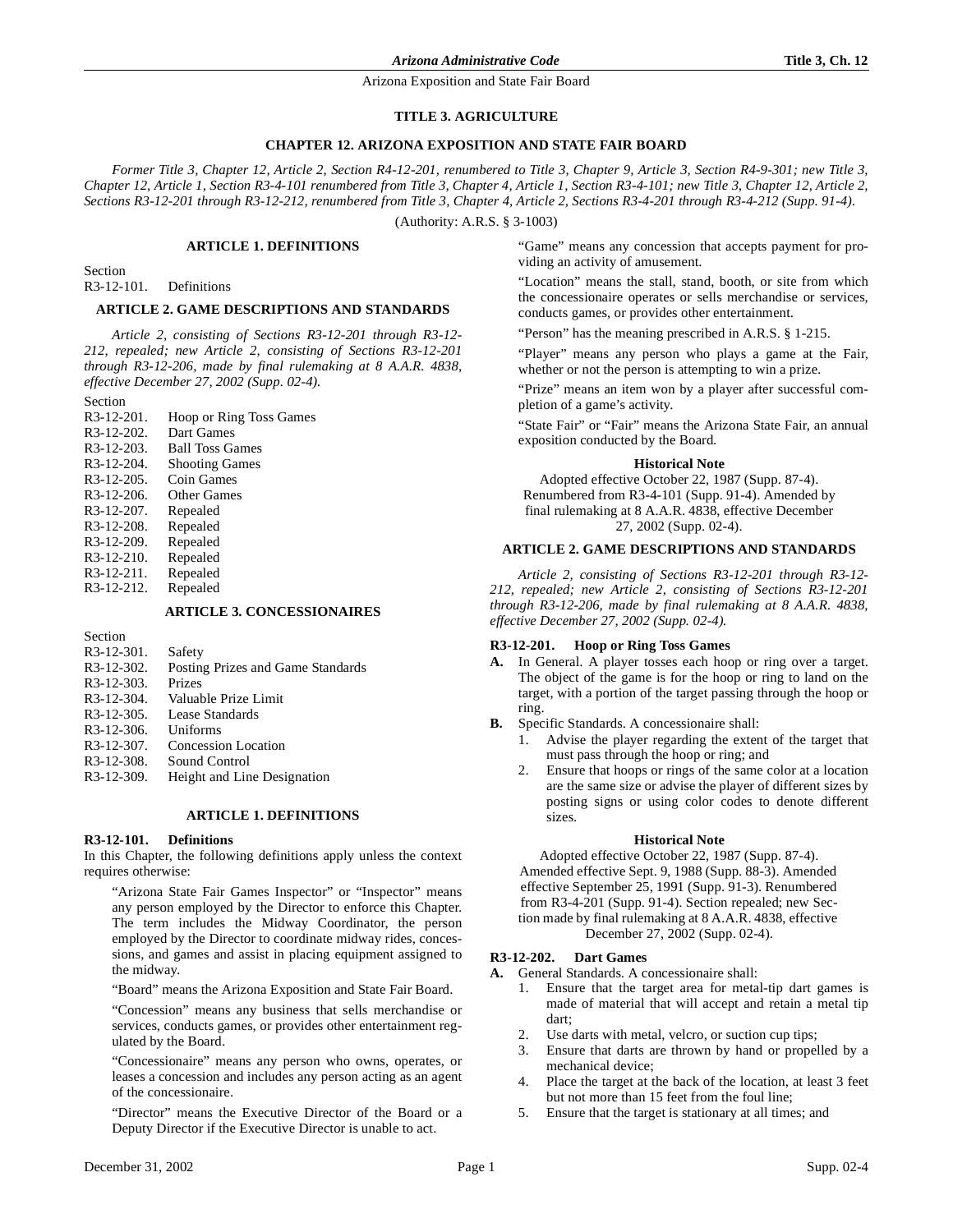- 6. Construct the location in a manner that prevents darts from reaching adjoining locations or aisles.
- **B.** Game Descriptions and Specific Standards
	- 1. Balloon or Balloon Smash. The targets are inflated balloons. A player throws one or more darts to burst a predetermined number of balloons. If the player bursts the predetermined number of balloons with the darts, the player wins the designated prize.
	- 2. Dart Throw. The targets are shapes of various sizes located on the target area. A player throws or propels darts individually at a target. If the player hits a predetermined target and the dart remains in or on that target, the player wins the designated prize.
	- 3. Tic-Tac-Toe Dart. The target is a tic-tac-toe board located on the target area. If a player sticks a dart in each of 3 adjacent spaces on the tic-tac-toe board, either vertically, horizontally, or diagonally, the player wins the designated prize.
	- 4. Add 'Em Up Darts. The target consists of numbered squares located on the target area. A concessionaire awards prizes based on the total score, calculated by adding the numbers on each square holding a dart. If a dart is stuck on a line, a player may throw the dart again.

# **Historical Note**

Adopted effective September 25, 1991 (Supp. 91-3). Renumbered from R3-4-202 (Supp. 91-4). Section repealed; new Section made by final rulemaking at 8 A.A.R. 4838, effective December 27, 2002 (Supp. 02-4).

# **R3-12-203. Ball Toss Games**

- **A.** General Standards. A concessionaire shall ensure that:
	- 1. Each ball used at a location is the same weight and size; and
	- 2. Targets are either of identical weight and size or colorcoded to show target differences, or any target difference is described on a sign.
- **B.** Game Descriptions and Specific Standards
	- 1. Milk Bottle. A player tosses or throws a specified number of balls at simulated milk bottles. The player wins by either tipping over or knocking bottles off a raised platform as designated by the concessionaire. A Concessionaire may vary the number of bottles and balls used in each game. A concessionaire shall ensure that:
		- a. The bottles are constructed of wood, metal, plastic, or a combination of these materials;
		- b. There are no floating or loose weights in bottles; and
		- c. The weight of each bottle does not exceed 7.5 pounds.
	- 2. Milk Can. If a player tosses a ball into the opening of a milk can, cone, or similar object, the player wins the designated prize.
	- 3. Football and Tire. If a player tosses or throws a football through a stationary tire or hoop, the player wins the designated prize.
	- Basketball and Hoop. If a player tosses or throws a basketball through a basketball or similar hoop, the player wins the designated prize.
	- 5. Bushel Basket. If a player tosses each ball into a bushel basket or similar object mounted on a stationary backdrop at a fixed angle, and the ball stays in the basket, the player wins the designated prize. If a ball hits the rim and stays in the basket, the player wins the designated prize.
	- 6. Cat, Circle, Star, or Diamond. If a player tosses each ball into a simulated cat's mouth or a round, diamond-shaped, or star-shaped hole, the player wins the designated prize.
- 7. Ping-Pong Ball and Floating Target. A player tosses each ping-pong ball into a dish, saucer, cup, or ashtray floating in water. If a predetermined number of balls remain in the dishes, saucers, cups, or ashtrays, the player wins the designated prize. A concessionaire shall ensure that dishes, saucers, cups, or ashtrays are:
	- a. Not stacked on top of each other; and
	- b. In the water and floating at water level.
- 8. Break the Plate, Record, or Bottle. A player tosses or throws a specified number of balls at a plate, phonograph record, or bottle. The player wins a designated prize based upon the number of targets broken.
- 9. Punk Rack. The targets for this game are rows of dolls or cats on a ledge at the back of the location. If the player knocks the correct number of dolls or cats over or off of the ledge, the player wins the designated prize. A concessionaire shall ensure that:
	- a. The dolls or cats are filled with sawdust, polystyrene, cotton, or a similar material;
	- b. The hair protruding from the side of the dolls or cats does not exceed three inches.
- 10. Rolldown. The player rolls a specified number of balls down an alley. The object of the game is to place the balls in numbered slots at the end of the alley. The concessionaire calculates the total score by adding the numbers of the slots that contain a ball at the end of the game. If a player achieves a score above or below a predetermined number, the player wins the designated prize. A concessionaire shall ensure that the alley surface is smooth.
	- a. 3-Pin. The player rolls a specified number of balls down an alley. The object of the game is to knock over all three pins sitting on designated spots in a triangle. A concessionaire shall:
		- i. Set the triangle with the two front pins on a line that is perpendicular to a line coming from the player;
		- ii. Set the front pins so the ball may knock down both pins if the player's roll is between the pins;
		- iii. Mark the alley with a grid and spots for the pins;
		- iv. Ensure that the designated spots are no larger than the base of the pins; and
		- v. Ensure that the alley is a smooth, level surface no more than six feet long.
	- Sidewinder. The object of the game is for the player to control a ball rolling down a downward-slanted, multi-curved alley by tilting the alley to one side or the other with a steering wheel. The player wins by putting the ball through a hole at the end of the alley without the ball falling off the alley. Side rails may be used on part of the alley to help the player control the ball. A concessionaire shall ensure that the alley is a smooth, flat surface with a downward angle of no more than 15 degrees.
- 11. Skee Ball. A player rolls a specified number of balls up a mechanical alley into numbered targets. A mechanical scorer or computer calculates the score to determine whether the player wins the designated prize. A concessionaire shall ensure that the alley surface is smooth.
- 12. Bank Ball. The object of the game is for a player to bank a ball off the front surface of a sandwich board into a basket located in front of the board's legs. The player shall use only the front surface of the board. A concessionaire shall: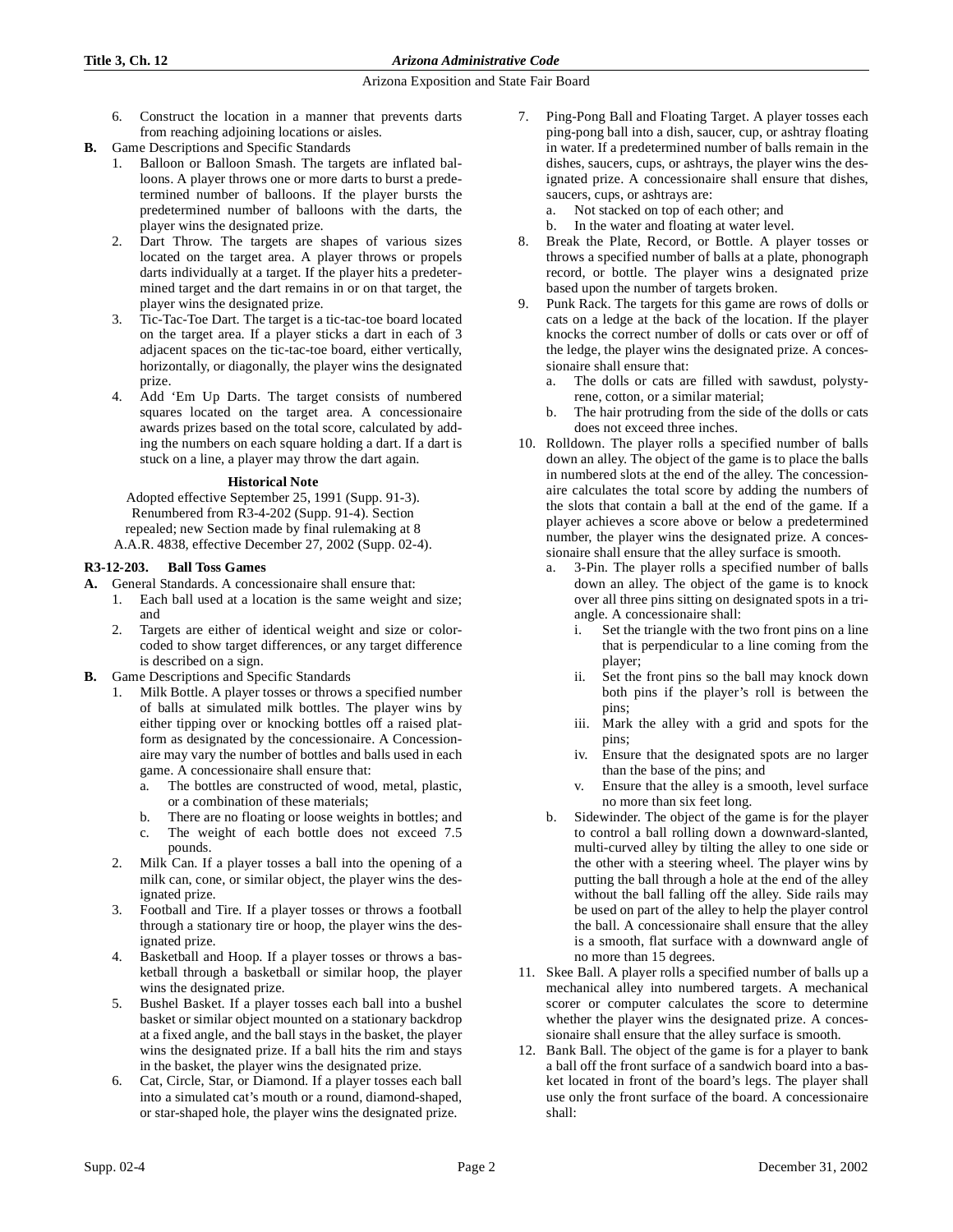- a. Ensure that the board is a sandwich board that, together with its legs, is not more than six feet high;
- b. Ensure that there are two chains attached to the legs to secure the board when it is opened to the standing position;
- c. Secure the basket to the legs of the sandwich board so that the basket is a minimum of nine inches in front of the board's legs; and
- Ensure that the board surface is smooth.
- 13. Kiddie Toss. A player throws a velcro-covered ball at a velcro target. If the player hits the target, the player wins the designated prize. If a ball does not stick to a target, the player may throw again with a different ball.

# **Historical Note**

Adopted effective October 22, 1987 (Supp. 87-4). Renumbered from R3-4-203 (Supp. 91-4). Section repealed; new Section made by final rulemaking at 8 A.A.R. 4838, effective December 27, 2002 (Supp. 02-4).

# **R3-12-204. Shooting Games**

- **A.** In General. A player uses a weapon to shoot a target at the rear of the location. The target may be stationary or mobile.
- **B.** Game Descriptions and Specific Standards
	- 1. Shoot-Out-The-Star or Machine Gun. A concessionaire provides a player with an automatic air pellet gun and 100 pellets to shoot at a star-shaped target. If the player shoots out the entire target, the player wins the designated prize. The concessionaire shall ensure that the star is not more than 1 and 1/4 inch from point to point.
	- Water Racer. The game involves group competition. A player wins a prize based on the number of players competing. Each player, using a water pistol, shoots water into a target. Water striking the target causes a balloon to inflate or advances an object to ring a bell. The player who bursts the balloon or rings the bell first is the winner.
	- 3. Rapid Fire. The game involves group competition. Each player uses an electronic pistol to shoot at a target. Hits on the target increase the player's score. The first player to reach a predetermined score is the winner.
	- 4. Cork Gallery. A player uses a cork gun to shoot at targets located on a shelf. If the player knocks a target over or off the shelf, the player wins a prize. The prize is based on the target knocked over or off the shelf or on the number of targets knocked over or off the shelf. A concessionaire shall ensure that the base of each target has a uniform shape, front and rear.
	- 5. Gun Ball. A player shoots balls at stationary targets in the location. The player wins by knocking down all the targets. A concessionaire shall ensure that:
		- a. The balls are of identical size and weight; and
		- b. The targets are of identical size and weight.

# **Historical Note**

Adopted effective October 22, 1987 (Supp. 87-4). Renumbered from R3-4-204 (Supp. 91-4). Section repealed; new Section made by final rulemaking at 8 A.A.R. 4838, effective December 27, 2002 (Supp. 02-4).

# **R3-12-205. Coin Games**

- **A.** In General. A player uses a token or coin of U.S. denomination. The player pitches or tosses the coin so that it lands and remains on or in a target within the location. The target may be stationary or mobile.
- **B.** Game Descriptions and Specific Standards
	- 1. Spot Pitch or Lucky Strike. A player pitches a coin at colored spots located on a table in the center of the location. If the player pitches the coin so that it either touches or

stays inside of a spot, the player wins the designated prize.

- 2. Plate Pitch. A player pitches a coin onto a glass plate. If the coin remains on the plate, the player wins the designated prize.
- Glass Pitch. A player pitches a coin into or onto bowls, ashtrays, dishes, or glasses. If the coin remains in one of the top "target" glass items, the player wins that item.

# **Historical Note**

Adopted effective October 22, 1987 (Supp. 87-4). Renumbered from R3-4-205 (Supp. 91-4). Section repealed; new Section made by final rulemaking at 8 A.A.R. 4838, effective December 27, 2002 (Supp. 02-4).

# **R3-12-206. Other Games**

- **A.** Tip-Em-Up Bottle. A concessionaire provides a player with a pole that has a string attached to it at one end. A hoop or ring is attached to the other end of the string. If the player, using this "fishing" pole with a hoop or ring, raises a bottle lying on its side to an upright position, the player wins the designated prize.
- **B.** Hi-Striker. A player, using a wooden or metal maul, strikes a lever that causes a metal weight to rise on a guide line or track and ring a bell. If the player rings the bell a predetermined number of times, the player wins the designated prize.
- **C.** Rope Ladder. A player climbs a rope ladder that is anchored at both ends, but swivels. If the player rings the bell or buzzer at the top of the ladder, the player wins the designated prize.
- **D.** Whac-A-Mole. A player hits as many animated moles as possible with a rubber mallet in a five hole target area. The animated moles pop up and down at random in the holes. The first player to hit a predetermined number of moles wins the designated prize.
- **E.** Speed Bump Bowling. A player rolls a bowling ball or similar ball over a hump in a track. If the player rolls the ball to the other side of the hump and the ball remains there, the player wins the designated prize.
- **F.** Speedball Radar. A player throws a specified number of balls past a radar device to establish the speed at which the balls are thrown. This enables the player to estimate the speed of the ball. If the player accurately estimates the speed of the last ball thrown, the player wins the designated prize. A concessionaire shall ensure that the radar device is mounted in a stationary position.
- **G.** Horse Race Derby. A player advances a horse by shooting or rolling a ball into a target area. The faster and more skillfully the player shoots or rolls the ball into the target area, the faster the player's horse will run. If the player's horse is the first to cross the finish line, the player wins the designated prize.
- Shuffleboard. A player pushes a specified number of pucks down a shuffleboard alley to knock over pins at the end of the alley. If the player knocks down all of the pins, the player wins the designated prize.
- **I.** Beanbag. A player tosses or throws a specified number of beanbags or simulated beanbag at cans, bottles, or other objects on a raised platform. If the player knocks one or more objects off of the raised platform or tips one or more targets over, the player wins the designated prize.
- **J.** Soccer Kick. If a player kicks a soccer ball through a hole in the target area, the player wins the designated prize.
- **K.** Pool Table. A player using a pool cue and solid white cue ball is given a fixed number of chances to shoot a fixed number of multicolored balls into targets or pockets on a pool table. The number of chances and multicolored balls used is based on the type of prize offered. The first shot is to break or separate the multicolored balls from their racked position on the table. Dur-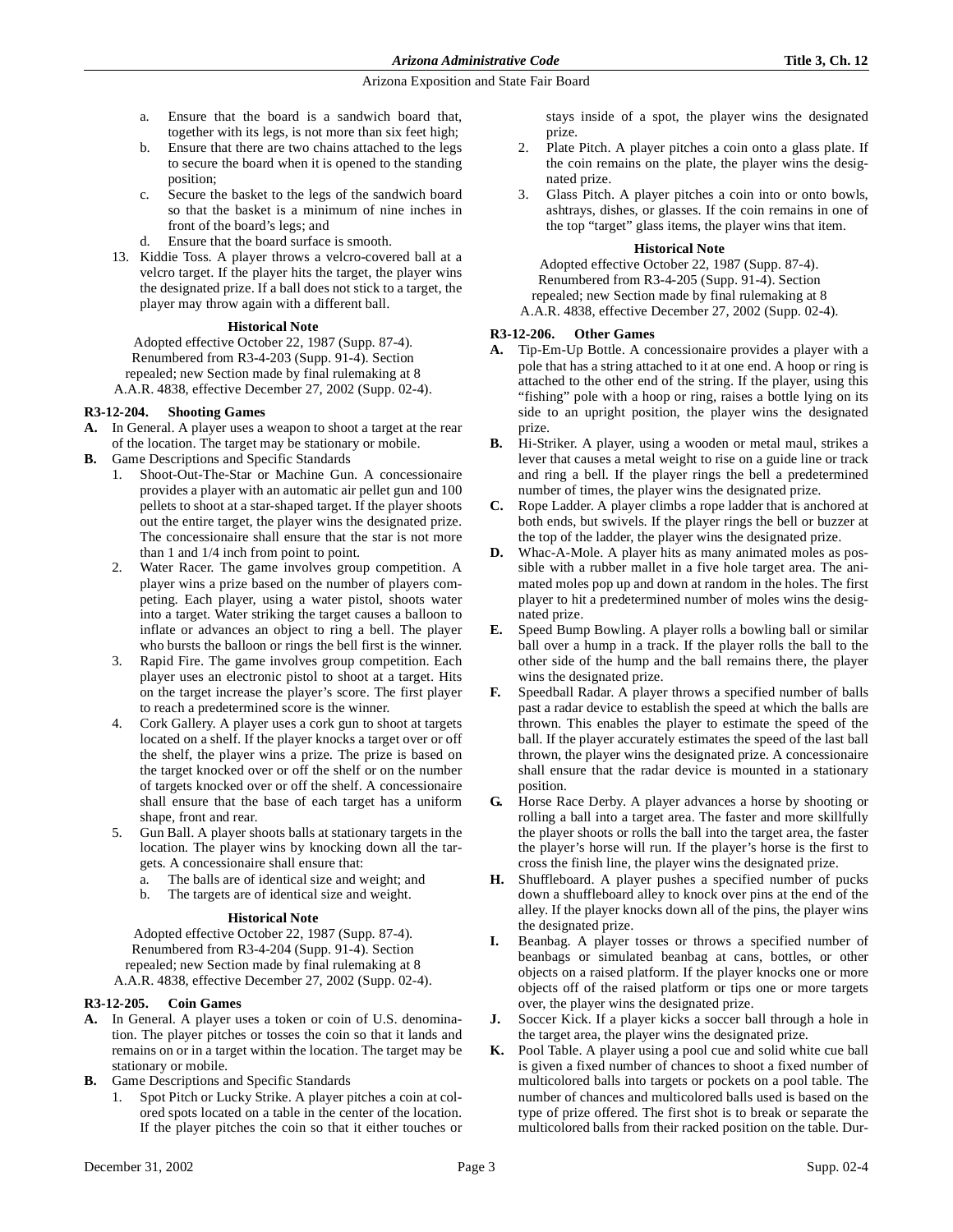ing the first shot, any multicolored balls that strike targets or fall into pockets count toward the player's total score. After the first shot, the player shall specify the colored ball or balls and the target or pocket for the ball or balls. If, after the first shot, the specified ball or balls do not strike the target or fall into the pocket specified, the player loses the game. If the solid white cue ball strikes a target or falls into a pocket on any shot, the player loses the game. If the player shoots all balls on the table into the specified targets or pockets using the allotted number of successive shots, the player wins the designated prize. A concessionaire shall ensure that the pool table surface is smooth, level, and in good repair.

- **L.** Put Out The Light. A player drops five metal plates measuring four inches in diameter onto a target surface measuring six and 3/8 inches in diameter in an effort to completely cover the target surface. The player drops the plates from a designated height, marked by an electric beam that triggers a buzzer. The buzzer sounds to alert the player and concessionaire of any height violation. If the buzzer sounds and the player drops a plate, the player loses the game. Once dropped, plates are not moved until the concessionaire makes a final determination of a winner. If the player completely covers the surface with the plates, the player wins the designated prize. The concessionaire may change surface and disk size in proportion to the measurements listed above. These changes are subject to the approval of the Arizona State Fair Games Inspector who shall rule on the requested changes immediately.
- **M.** Fisharama. A concessionaire provides a player with a pole that has a string attached to it at one end. A magnet is attached to the other end of the string. The player uses the magnet to catch a predetermined target that is visually distinguishable from other targets floating in a water-filled elliptic trough. If the player catches the predetermined target, the player wins the designated prize. The concessionaire shall ensure that the magnets can stick to and pick up each of the potential targets.
- **N.** Flipgame. A player propels an object into a target by using a mechanical launching device. The player positions the object on the launching device and then propels the object by striking the device with a rubber mallet. If the player flips the object into the target, the player wins the designated prize. The target may be stationary or mobile.
- **O.** Wacky Wire. A player passes a metal wire with a minimum one-inch circular opening in the middle of the wire down a curved wire moving clockwise during play. The player wins by passing the wire down to the base of the moving curved wire without touching the moving curved wire. A buzzer signifies any touch by a player.

# **Historical Note**

Adopted effective October 22, 1987 (Supp. 87-4). Renumbered from R3-4-206 (Supp. 91-4). Section repealed; new Section made by final rulemaking at 8 A.A.R. 4838, effective December 27, 2002 (Supp. 02-4).

# **R3-12-207. Repealed**

# **Historical Note**

Adopted effective October 22, 1987 (Supp. 87-4). Renumbered from R3-4-207 (Supp. 91-4). Section repealed by final rulemaking at 8 A.A.R. 4838, effective December 27, 2002 (Supp. 02-4).

# **R3-12-208. Repealed**

# **Historical Note**

Adopted effective October 22, 1987 (Supp. 87-4). Renumbered from R3-4-208 (Supp. 91-4). Section repealed by final rulemaking at 8 A.A.R. 4838, effective December 27, 2002 (Supp. 02-4).

# **R3-12-209. Repealed**

# **Historical Note**

Adopted effective October 22, 1987 (Supp. 87-4). Renumbered from R3-4-209 (Supp. 91-4). Section repealed by final rulemaking at 8 A.A.R. 4838, effective December 27, 2002 (Supp. 02-4).

**R3-12-210. Repealed**

#### **Historical Note**

Adopted effective October 22, 1987 (Supp. 87-4). Renumbered from R3-4-210 (Supp. 91-4). Section repealed by final rulemaking at 8 A.A.R. 4838, effective December 27, 2002 (Supp. 02-4).

# **R3-12-211. Repealed**

#### **Historical Note**

Adopted effective October 22, 1987 (Supp. 87-4). Renumbered from R3-4-211 (Supp. 91-4). Section repealed by final rulemaking at 8 A.A.R. 4838, effective December 27, 2002 (Supp. 02-4).

# **R3-12-212. Repealed**

# **Historical Note**

Adopted effective October 22, 1987 (Supp. 87-4). Renumbered from R3-4-212 (Supp. 91-4). Section repealed by final rulemaking at 8 A.A.R. 4838, effective December 27, 2002 (Supp. 02-4).

# **ARTICLE 3. CONCESSIONAIRES**

# **R3-12-301. Safety**

- **A.** A concessionaire shall:
	- 1. Operate a concession in a safe manner; and
	- 2. Use equipment that is in good, safe operating condition.
- **B.** A concessionaire shall use material in the construction of the concession that is in good, safe condition for the concession's intended use.
- **C.** If an Arizona State Fair Games Inspector believes there is a hazard in concession operation, equipment, or construction, or any component of the equipment or construction materials, the Inspector shall close the concession until satisfied that the concessionaire has corrected the hazardous condition.

#### **Historical Note**

New Section made by final rulemaking at 8 A.A.R. 4838, effective December 27, 2002 (Supp. 02-4).

# **R3-12-302. Posting Prizes and Game Standards**

- **A.** For every game a concessionaire shall conspicuously post, during all times of operation, a sign stating:
	- 1. The price of the game;
	- 2. Clear game instructions and standards; and
	- 3. The exact task the player is required to complete to win the designated prize.
- **B.** A concessionaire shall use a sign made of wood, metal, masonite, or a similar sturdy material, with block lettering of a contrasting color, at least two inches high.
- **C.** The concessionaire shall not charge more than one price to play a game, except that the concessionaire may charge a separate price for children. If the concessionaire charges a separate price for children, the concessionaire shall post a sign that states the maximum age for the children's price.

# **Historical Note**

New Section made by final rulemaking at 8 A.A.R. 4838, effective December 27, 2002 (Supp. 02-4).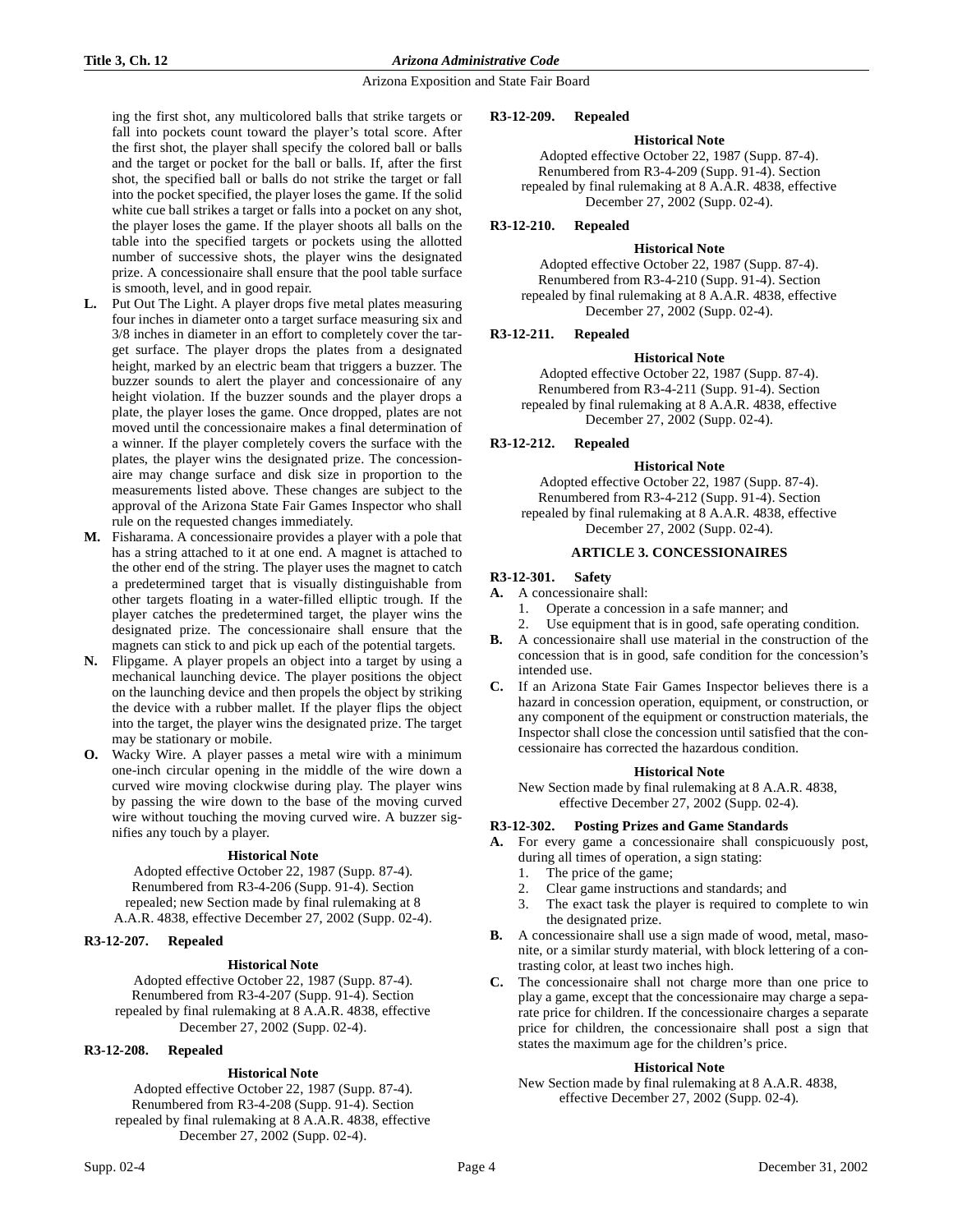# **R3-12-303. Prizes**

- **A.** A concessionaire shall display all prizes while the game is open to the public.
- **B.** A concessionaire shall not:
	- 1. Award prizes that are not displayed;
	- Award cash prizes;
	- 3. Buy back for cash or any combination of prizes, articles, tickets, numbers, or other medium of exchange, any prize won by a player at the Fair; or
	- 4. Offer the following merchandise prizes:
		- a. Weapons of any kind, such as firearms, knives, whips, martial art items, bike chains, studded jewelry and accessories, water pistols or guns, or pea or bean shooters;
		- b. Fireworks of any kind;
		- c. Handcuffs or fingercuffs;
		- d. Melted glass bottles;
		- e. Items that are inconsistent with the state's interest in providing entertainment for families and children;
		- f. Eyeglasses, other than sunglasses;
		- g. Medicine or drugs of any kind; or
		- h. Fowl or animals, except goldfish.
- **C.** An Arizona State Fair Games Inspector may prohibit other prizes, based on prize or merchandise:
	- 1. Safety;
	- 2. Legality; or 3. Value.
	- Value.

# **Historical Note**

New Section made by final rulemaking at 8 A.A.R. 4838, effective December 27, 2002 (Supp. 02-4).

# **R3-12-304. Valuable Prize Limit**

- **A.** A concessionaire with a valuable prize may request authorization from the Board to limit the number of valuable prizes any player may win to one prize from each game location during each day of the Fair. The concessionaire shall make the request before the Fair opens. The Board shall authorize the valuable prize limit if:
	- 1. The wholesale value of the prize is \$25.00 or more; and
	- 2. The prize is won by successfully completing the game's activity once.
- **B.** If authorized, the concessionaire shall post a sign at the game location that indicates the valuable prize limit.

#### **Historical Note**

New Section made by final rulemaking at 8 A.A.R. 4838, effective December 27, 2002 (Supp. 02-4).

# **R3-12-305. Lease Standards**

- **A.** A person shall not operate a concession at the Fair without first leasing a location for the concession from the Board.
- **B.** An applicant shall provide a document, incorporated by a reference in the lease, that lists the dollar value and total number of each type of prize merchandise that will be offered at the Fair.
- **C.** An applicant shall provide a document, incorporated by a reference in the lease, that lists all prices that will be charged for merchandise, services, games, or other entertainment provided to patrons of the Fair.
- **D**. Any person may apply to lease a location at the Fair for a game. An applicant shall send a letter to the Board that contains the name of the game, a description of the game, location requirements, the exact location for all game components, the applicant's name and address, and a current photograph of the stand. A lease is nontransferable. The lease for each game applies only to the concessionaire who enters into the lease.
- **E.** The Board shall determine the rent to be paid under each game concession lease and ensure that this dollar amount is specified in the lease. For front stand games, the rent is computed by multiplying the footage requirements for the front of the game space by a dollar amount determined by the Board and adding any insurance and utility costs. For center stand games, the rent is computed by multiplying the footage requirements for the front and one side of the game space by a dollar amount determined by the Board and adding any insurance and utility costs. The Board shall not use less than a 10-foot minimum footage requirement in its rent calculations.
- **F.** A separate lease is required for each game concession at the Fair unless:
	- 1. All games are in the same location;
	- 2. The games are not separated by a wall or partition;
	- 3. The games are identical;
	- 4. The prizes for each game are identical; and
	- 5. The price for each game is identical;
- **G.** Upon consideration of the factors in subsections (F)(1) through  $(F)(5)$ , the Board may include up to 10 games under one lease.
- **H.** A concessionaire shall operate during the hours specified in the lease.
- **I.** The Board and the concessionaire may mutually agree to modify the terms of a lease and shall memorialize any modification in an amended lease.
- **J.** The Board shall not lease a location to an applicant if the applicant makes a material misrepresentation on the application or in documents submitted with the application. If a concessionaire has made a material misrepresentation to the Board, the Board shall cancel the concessionaire's lease, using the applicable provision in the lease, and remove the concession from the Fair.

# **Historical Note**

New Section made by final rulemaking at 8 A.A.R. 4838, effective December 27, 2002 (Supp. 02-4).

# **R3-12-306. Uniforms**

A concessionaire shall supply uniforms for agents. A concessionaire shall ensure that agents keep the uniforms in a clean and serviceable condition and wear the uniforms during the hours of the Fair.

# **Historical Note**

New Section made by final rulemaking at 8 A.A.R. 4838, effective December 27, 2002 (Supp. 02-4).

# **R3-12-307. Concession Location**

A concessionaire shall not sell merchandise or services, conduct games, or provide other entertainment more than four feet from the concession location.

# **Historical Note**

New Section made by final rulemaking at 8 A.A.R. 4838, effective December 27, 2002 (Supp. 02-4).

# **R3-12-308. Sound Control**

A concessionaire operating any loudspeaker at the Fair shall control the volume so that the loudspeaker does not interfere with other concessions or adversely affect Fair patrons. For the game concession area, the maximum decibel level for a loudspeaker is 90.

# **Historical Note**

New Section made by final rulemaking at 8 A.A.R. 4838, effective December 27, 2002 (Supp. 02-4).

# **R3-12-309. Height and Line Designation**

A concessionaire shall designate a line behind which players stand to play a game. If the game is trailer mounted, an Inspector shall